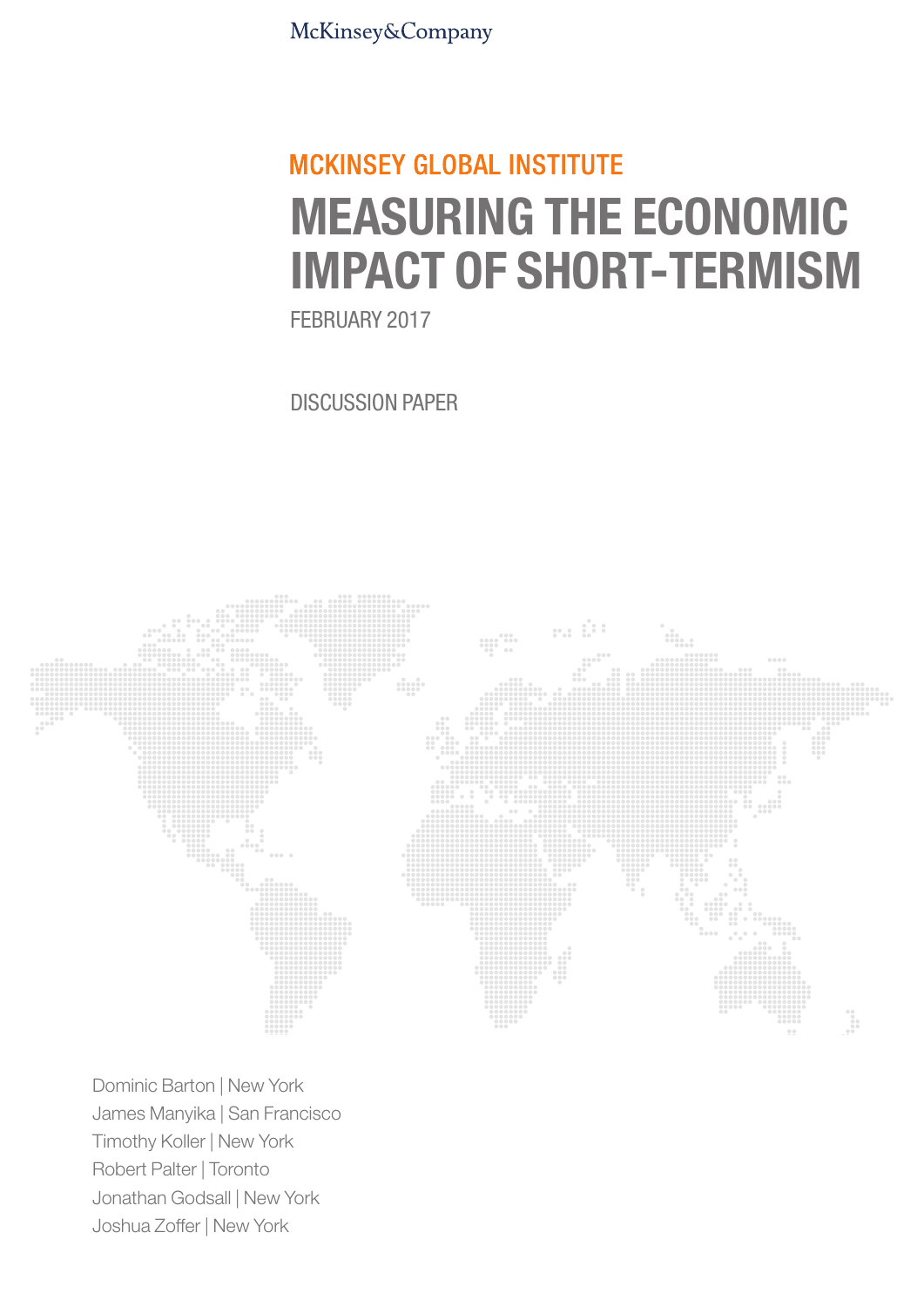### **MCKINSEY GLOBAL INSTITUTE**

Since its founding in 1990, the McKinsey Global Institute (MGI) has sought to develop a deeper understanding of the evolving global economy. As the business and economics research arm of McKinsey & Company, MGI aims to provide leaders in the commercial, public, and social sectors with the facts and insights on which to base management and policy decisions. The Lauder Institute at the University of Pennsylvania ranked MGI the world's number-one private-sector think tank in its 2015 Global Think Tank Index.

MGI research combines the disciplines of economics and management, employing the analytical tools of economics with the insights of business leaders. Our "micro-to-macro" methodology examines microeconomic industry trends to better understand the broad macroeconomic forces affecting business strategy and public policy. MGI's in-depth reports have covered more than 20 countries and 30 industries. Current research focuses on six themes: productivity and growth, natural resources, labor markets, the evolution of global financial markets, the economic impact of technology and innovation, and urbanization.

Recent reports have assessed the economic benefits of tackling gender inequality, a new era of global competition, Chinese innovation, and digital globalization. MGI is led by four McKinsey & Company senior partners: Jacques Bughin, James Manyika, Jonathan Woetzel, and Frank Mattern, MGI's chairman. Michael Chui, Susan Lund, Anu Madgavkar, Sree Ramaswamy, and Jaana Remes serve as MGI partners. Project teams are led by the MGI partners and a group of senior fellows and include consultants from McKinsey offices around the world. These teams draw on McKinsey's global network of partners and industry and management experts. Input is provided by the MGI Council, which coleads projects and provides guidance; members are Andres Cadena, Richard Dobbs, Katy George, Rajat Gupta, Eric Hazan, Eric Labaye, Acha Leke, Scott Nyquist, Gary Pinkus, Shirish Sankhe, Oliver Tonby, and Eckart Windhagen. In addition, leading economists, including Nobel laureates, act as research advisers.

The partners of McKinsey fund MGI's research; it is not commissioned by any business, government, or other institution. For further information about MGI and to download reports, please visit www.mckinsey.com/mgi.

#### MCKINSEY & COMPANY'S STRATEGY AND CORPORATE FINANCE PRACTICE

The core mission of McKinsey's Strategy and Corporate Finance Practice is to help clients make substantial improvements in their performance. Over the past five years, the practice has conducted more than 11,000 strategy engagements worldwide. A dedicated Strategy Analytics Center combines proprietary databases with advanced modeling techniques and analytical platforms to generate distinctive data-driven insights on corporate performance, value creation, macroeconomic forces, and global and local trends. The practice's textbook *Valuation* is in its sixth edition and remains the number-one guide to corporate valuation, helping managers, investors, and students around the world understand how to foster corporate health and create value for the future. These insights and capabilities build on the practice's continued investment in research and expertise across strategy, corporate finance, digital transformation, innovation, growth, transactions, regulatory strategy, and leadership development. Please visit www.mckinsey.com/industries/financial-services/ how-we-help-clients/strategy-and-corporate-finance.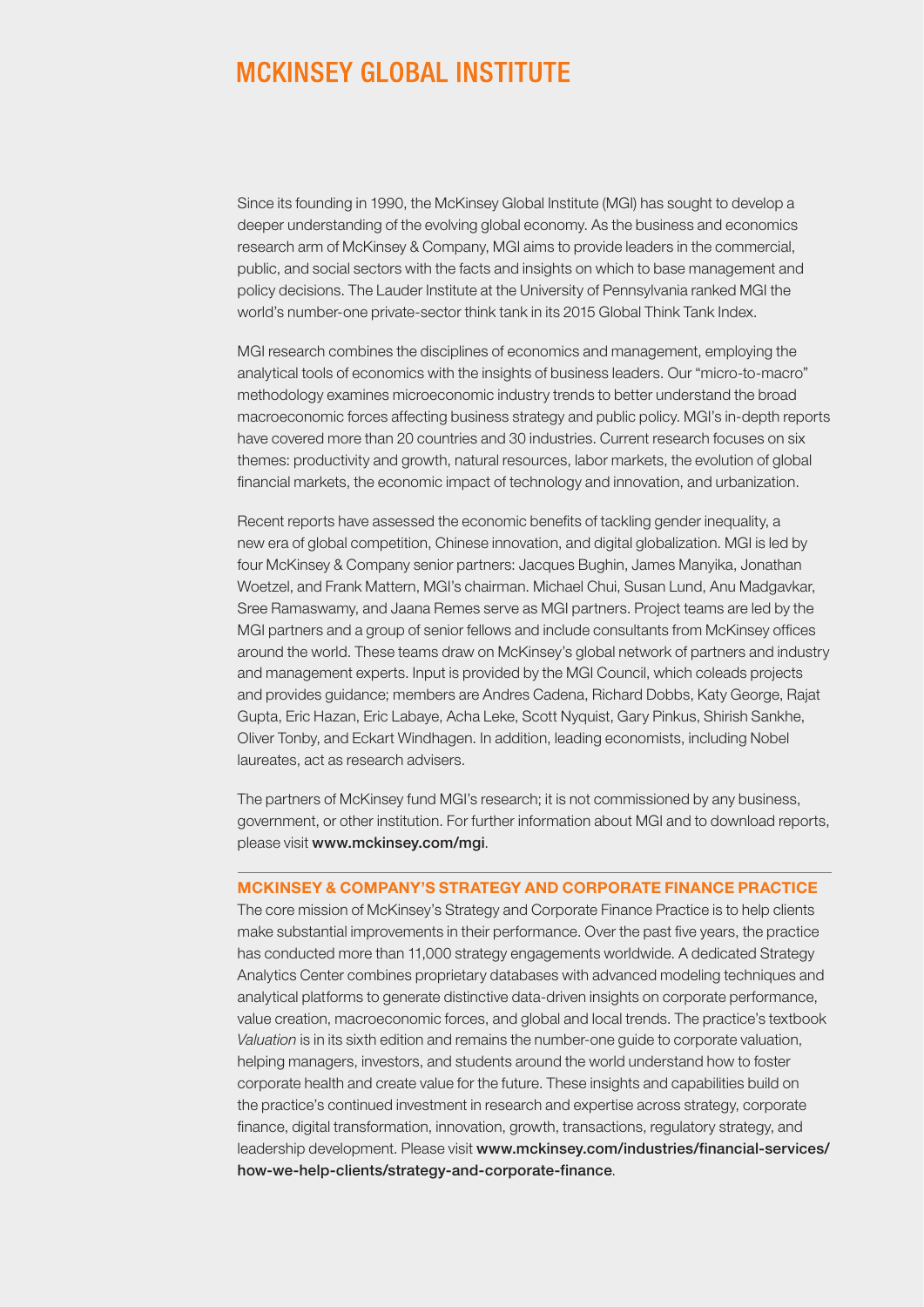### **CONTENTS**

| Introduction                                               | 1  |
|------------------------------------------------------------|----|
| <b>Box: The Corporate Horizon Index</b>                    | 3  |
| Analysis and findings:                                     | 4  |
| Short-termism is increasing                                |    |
| Long-term firms exhibit stronger fundamentals              |    |
| Long-term companies deliver superior financial performance |    |
| Long-term companies continue to invest in difficult times  |    |
| Long-term companies add more to economic output and growth |    |
| Agenda for further research                                | 8  |
| A note on methodology                                      | 9  |
| Acknowledgments                                            | 10 |
| Further reading                                            | 11 |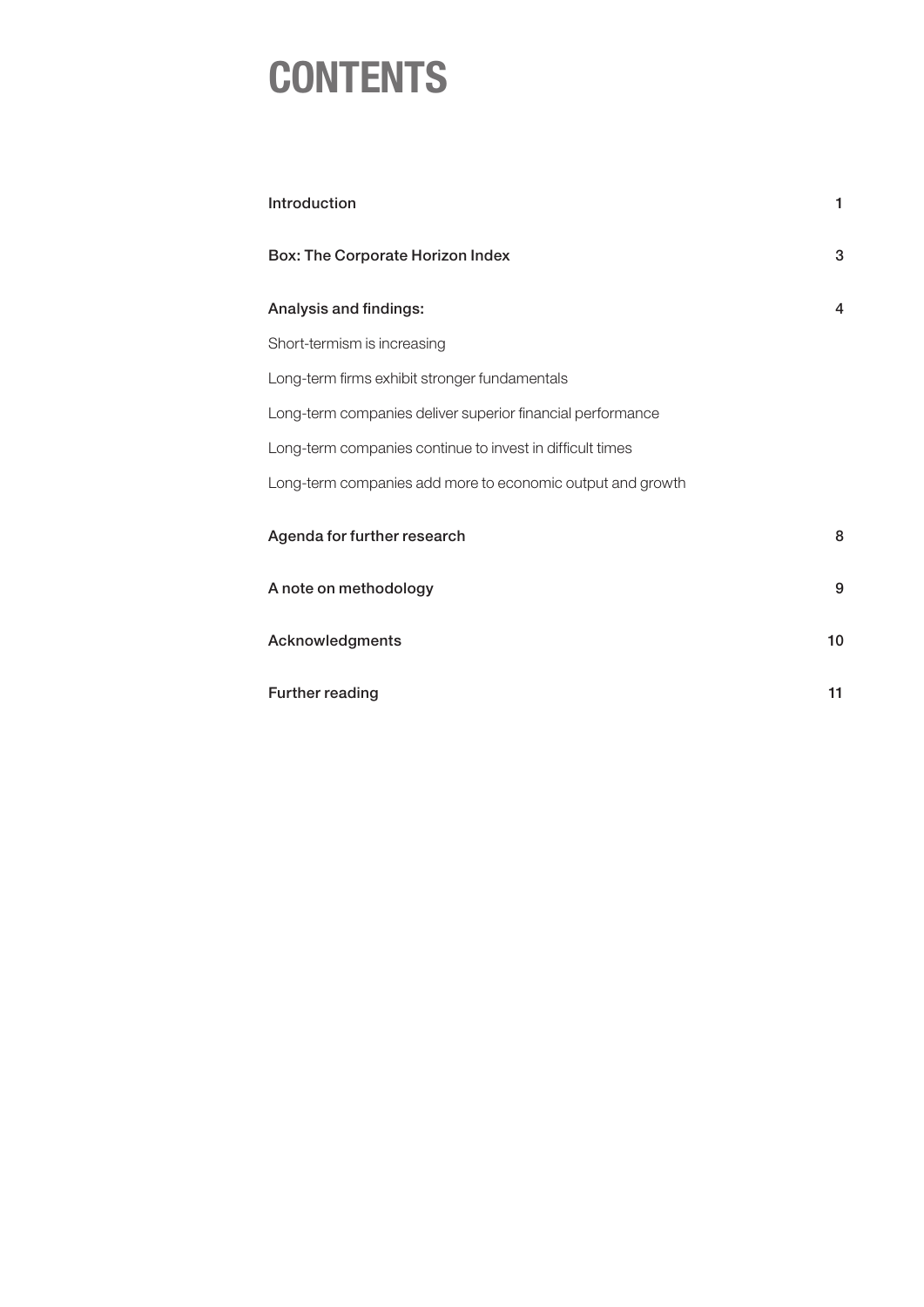## INTRODUCTION

Corporate short-termism has been the subject of ongoing debate among leaders in business, government, and academia for more than 30 years, with much of the discussion focusing on whether it destroys value. Recent surveys of C-suite executives that we have conducted suggest that pressure to deliver strong short-term results has increased in the past five years and, as a result, many executives believe their companies are using excessively short time horizons in their strategic planning.<sup>1</sup> However, evidence that short-termism genuinely detracts from corporate performance and economic growth has remained scarce, partly because of difficulties in measuring the phenomenon, which does not correspond to any single quantifiable metric and is a confluence of many complex factors.

This discussion document aims to provide a fact base for this ongoing debate through a systematic measurement of long- and short-termism at the company level. Using a data set of 615 large- and mid-cap US publicly listed companies from 2001-2015, we have created a five-factor Corporate Horizon Index. It is based on patterns of investment, growth, earnings quality, and earnings management. It enables us to separate long-term companies from others and compare their relative performance, after controlling for industry characteristics and company size. Our findings show that companies we classify as "long term" outperform their shorter-term peers on a range of key economic and financial metrics. These findings include:

- From 2001-2014, the revenue of long-term firms cumulatively grew on average 47 percent more than the revenue of other firms, and with less volatility. Cumulatively, the earnings of long-term firms also grew 36 percent more on average over this period than those of other firms, and their economic profit grew by 81 percent more on average.
- **Long-term firms invested more than other firms from 2001 to 2014. Although they started** this period with slightly lower research and development spending, cumulatively by 2014, long-term companies on average spent almost 50 percent more on R&D than other companies. More important, they continued to increase their R&D spending during the financial crisis while other companies cut R&D expenditure; from 2007 to 2014, average R&D spending for long-term companies grew at an annualized rate of 8.5 percent vs. 3.7 percent for other companies.

<sup>1</sup> Dominic Barton, Jonathan Bailey, and Joshua Zoffer, *Rising to the challenge of short-termism*, FCLT Global, September 2016, available for download at http://www.fcltglobal.org/docs/default-source/default-documentlibrary/fclt-global-rising-to-the-challenge.pdf?sfvrsn=0.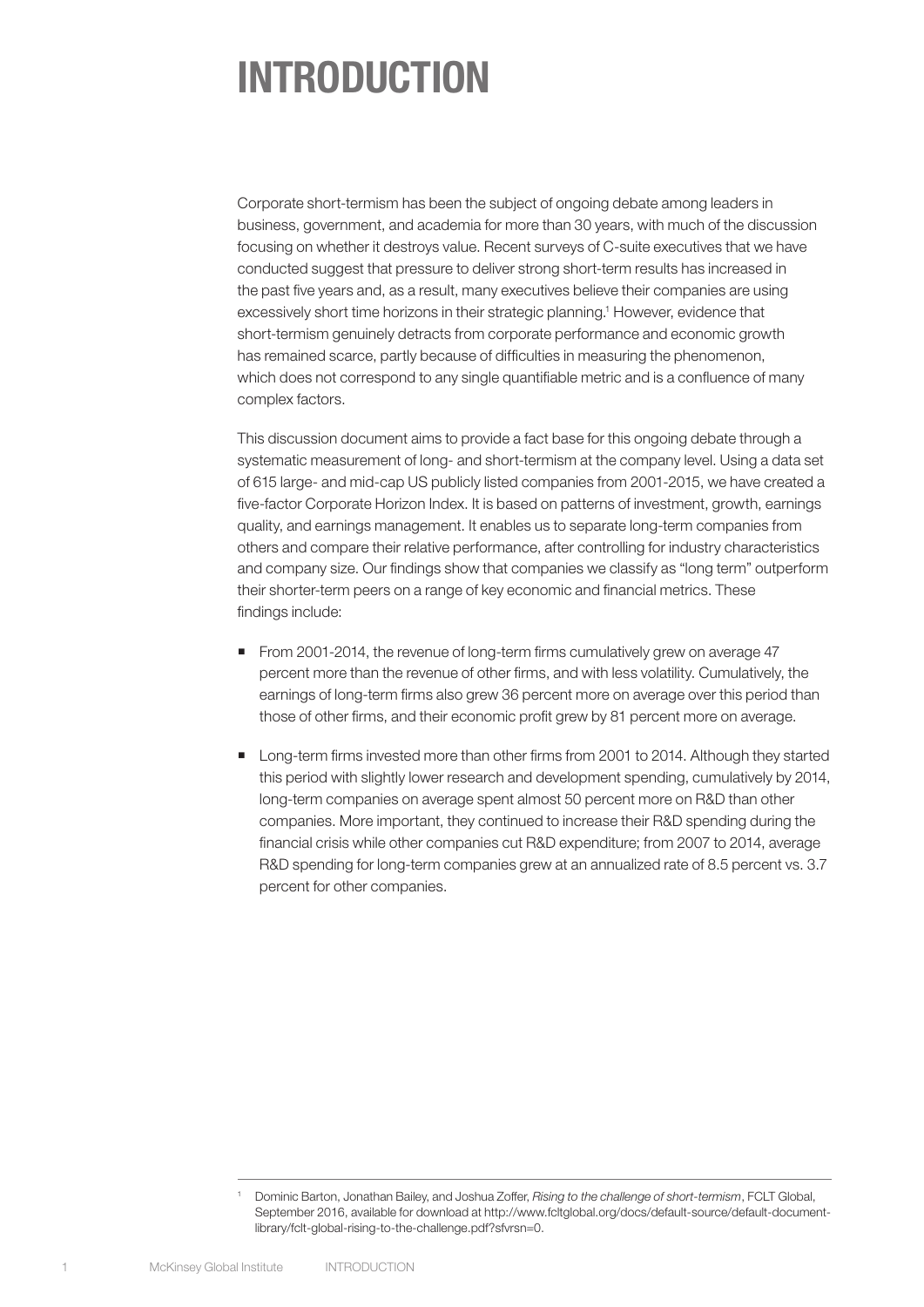- **Long-term companies exhibit stronger financial performance over time. On average,** their market capitalization grew \$7 billion more than that of other firms between 2001 and 2014. Their total return to shareholders was also superior, with a 50 percent greater likelihood that they would be top decile or top quartile by 2014. Although long-term firms took bigger hits to their market capitalization during the financial crisis than other firms, their share prices recovered more quickly after the crisis.
- **Long-term firms added nearly 12,000 more jobs on average than other firms from 2001-**2015. Had all US publicly listed firms created as many jobs as the long-term firms, the US economy would have added more than five million additional jobs over this period. On the basis of this potential job creation, this suggests that the potential value unlocked by companies taking a longer-term approach was worth more than \$1 trillion in forgone US GDP over the past decade, or 0.8% of GDP per year on average; if these trends continue, it could be worth nearly \$3 trillion through 2025.

These findings are by no means the final word in the debate on corporate short-termism. Indeed, they have raised further questions (see section, "An agenda for further research") that MGI will continue to research.



SOURCE: *Rising to the challenge of short-termism*. FCLT Global, September 2016.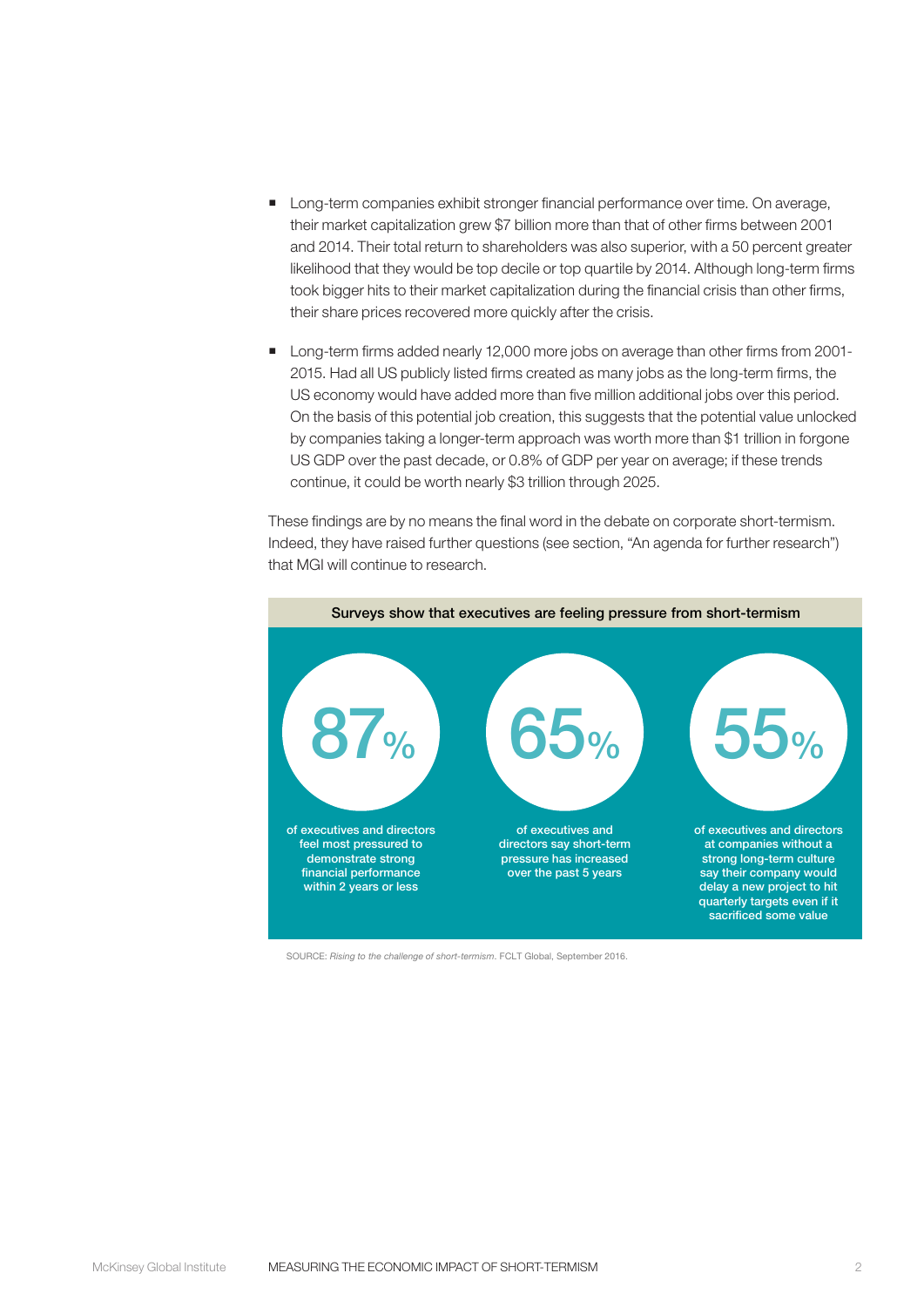#### THE CORPORATE HORIZON INDEX

Our Corporate Horizon Index (CHI) is based on patterns of investment, growth, earnings quality, and earnings management captured in five variables, with data drawn from McKinsey's Corporate Performance Analytics database (Exhibit 1).<sup>2</sup> Each variable corresponds to a hypothesis, grounded in the academic literature and insights generated by McKinsey's Strategy and Corporate Finance Practice, for how long-term companies behave differently from short-term ones and how these differences might manifest in financial data when companies are compared to industry peers.<sup>3</sup>

#### Exhibit 1 Exhibit 1

Corporate Horizon Index methodology



SOURCE: McKinsey Global institute Analysis

We hypothesize that long-term oriented companies will differ primarily in the following ways: consistency of investment rates, with long-term firms investing more and more consistently; the quality of their earnings, with long-term firms relying less on accruals and accounting methods to boost reported earnings; and their focus on metrics closely tracked by Wall Street such as earnings per share, rather than the fundamentals of value creation such as revenue, with long-term firms focused less on analyst metrics and more on fundamental value.

To ensure valid results and avoid any bias in our sample and long-term group construction, we conducted several controls and robustness tests. These included evaluating all firms in the CHI only relative to their industry peers, scaling indicators by company size to avoid size bias, ensuring a relatively even representation of industries between the long-term group and the remaining companies, and ensuring each indicator in the index provides unique signal value for identifying long-term firms. For details, see the note on methodology at the end of this discussion document. These findings constitute a descriptive analysis: our methodology enables us to classify firms as "long term" or not and report differences in historical performance. It is not an econometric analysis that reports statistical relationships between given variables, that is, it does not enable us to assert causality between long-termism and outperformance or shorttermism and underperformance.

<sup>&</sup>lt;sup>2</sup> http://www.mckinsey.com/solutions/corporate-performance-analytics.

<sup>3</sup> Our data include 615 non-financial firms with continuous revenue data from 2000 to 2015 (covering 60 to 65 percent of total US public market capitalization over this period) and market capitalization of \$5 billion in at least one year during that period. These controls were applied to (1) exclude financial firms for which these indicators do not readily apply and (2) ensure a consistent data set that includes companies large enough to feel potential short-term pressure exerted by their shareholders, board, and other sources. Our sample roughly tracks the Global Industry Classification Standard sector representation of the S&P 500, other than the exclusion of financials and telecommunications services (due to low representation in the sample), and thus constitutes a reasonably representative sample of large US public firms.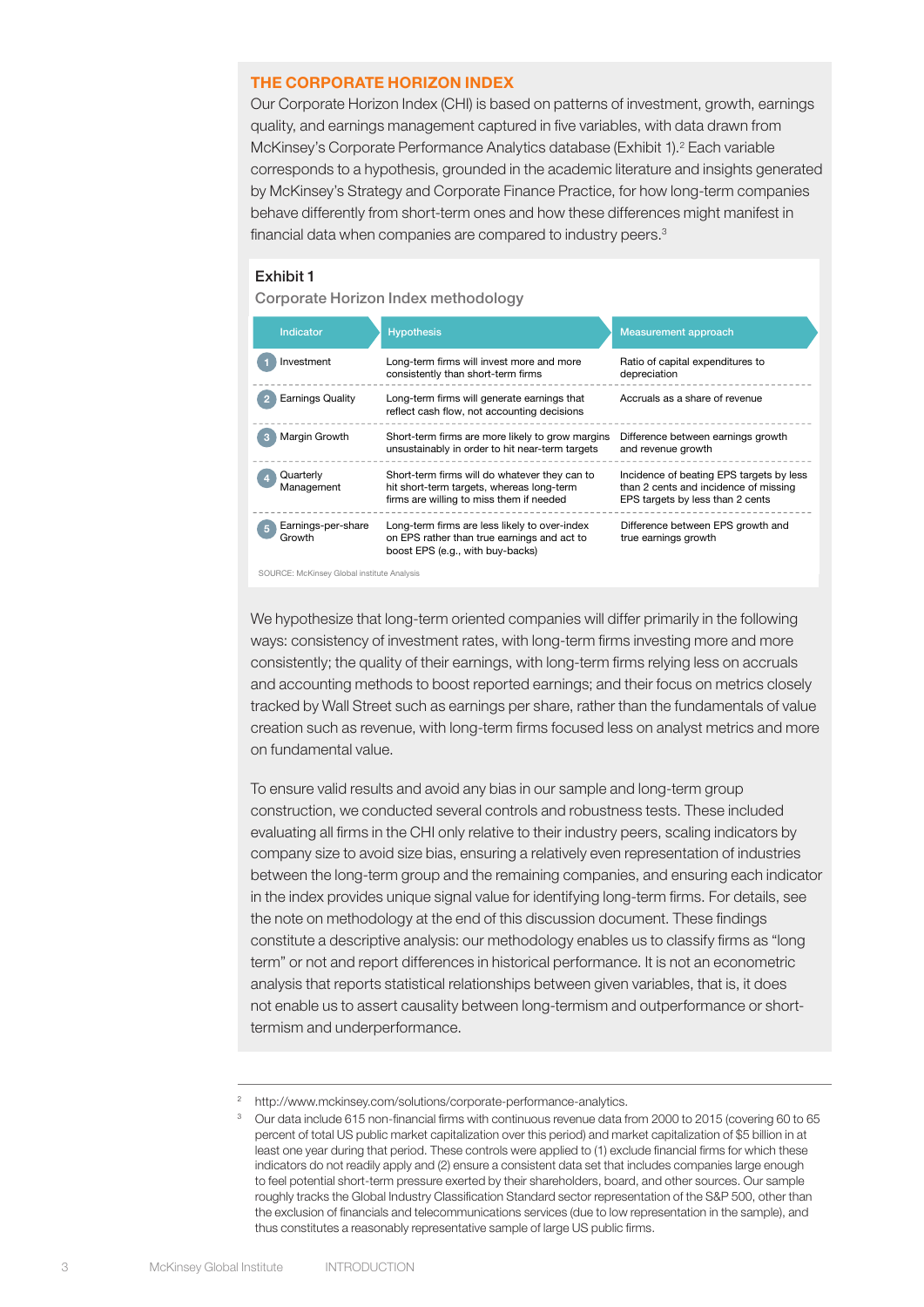# ANALYSIS AND FINDINGS

#### SHORT-TERMISM IS INCREASING

We track how overall levels of short-termism have changed over time by examining how a company at the median of our index in 1999 would perform in subsequent years. We find that the median CHI score, across our entire sample, has become increasingly shortterm over time. While the overall trend is clear, our analysis shows a slight reversion away from short-termism in the years immediately preceding the financial crisis (Exhibit 2). This is mostly driven by increases in fixed asset investment and strong earnings growth during this period. However, short-termism resumed during the crisis and has largely continued to increase since. A company at the median of our index in 1999 would be long-term in all subsequent years due to



Short-termism is on the rise

Exhibit 2

It is important to understand these results in the context of changing competitive landscapes within industries. Previous MGI research has shown that profits have migrated toward idea-intensive industries such as pharmaceuticals and technology, while margins have been squeezed in capital- and labor-intensive industries including automobiles, machinery, and retail.<sup>4</sup> On an industry level, our findings suggest that as of 2015, ideaintensive industries such as software and biotechnology are among the most long-term, while capital-intensive industries such as automobiles and chemicals are among the most short-term. Against this backdrop, it seems plausible that in some industries a growing profit pool encourages long-termism within an industry, while adverse economic conditions may drive short-termism as investors grow increasingly worried about short-term viability. Using a sample of 615 companies over 15 years, we attempt to capture these macroeconomic changes and their effects on corporate horizons and performance at an aggregate level.

#### LONG-TERM FIRMS EXHIBIT STRONGER FUNDAMENTALS

The long-term companies with the highest CHI scores significantly outperformed other companies on the basis of revenue. Their revenue cumulatively grew 47 percent more on average, by 2014, and was less volatile over the sample period. Long-term companies slightly trailed other companies in terms of absolute revenue in the lead-up to the financial crisis. However, their revenue declined less during the financial crisis and grew more rapidly after the crisis; the revenue of long-term companies grew at an average annualized rate of 6.2 percent from 2009 to 2014, compared with 5.5 percent for other firms (Exhibit 3).

The strong fundamentals exhibited by these long-term companies allowed them to better weather the 2008 global financial crisis and its aftermath. Over the entire sample period,

<sup>4</sup> *Playing to win: The new global competition for corporate profits,* McKinsey Global Institute, September 2015.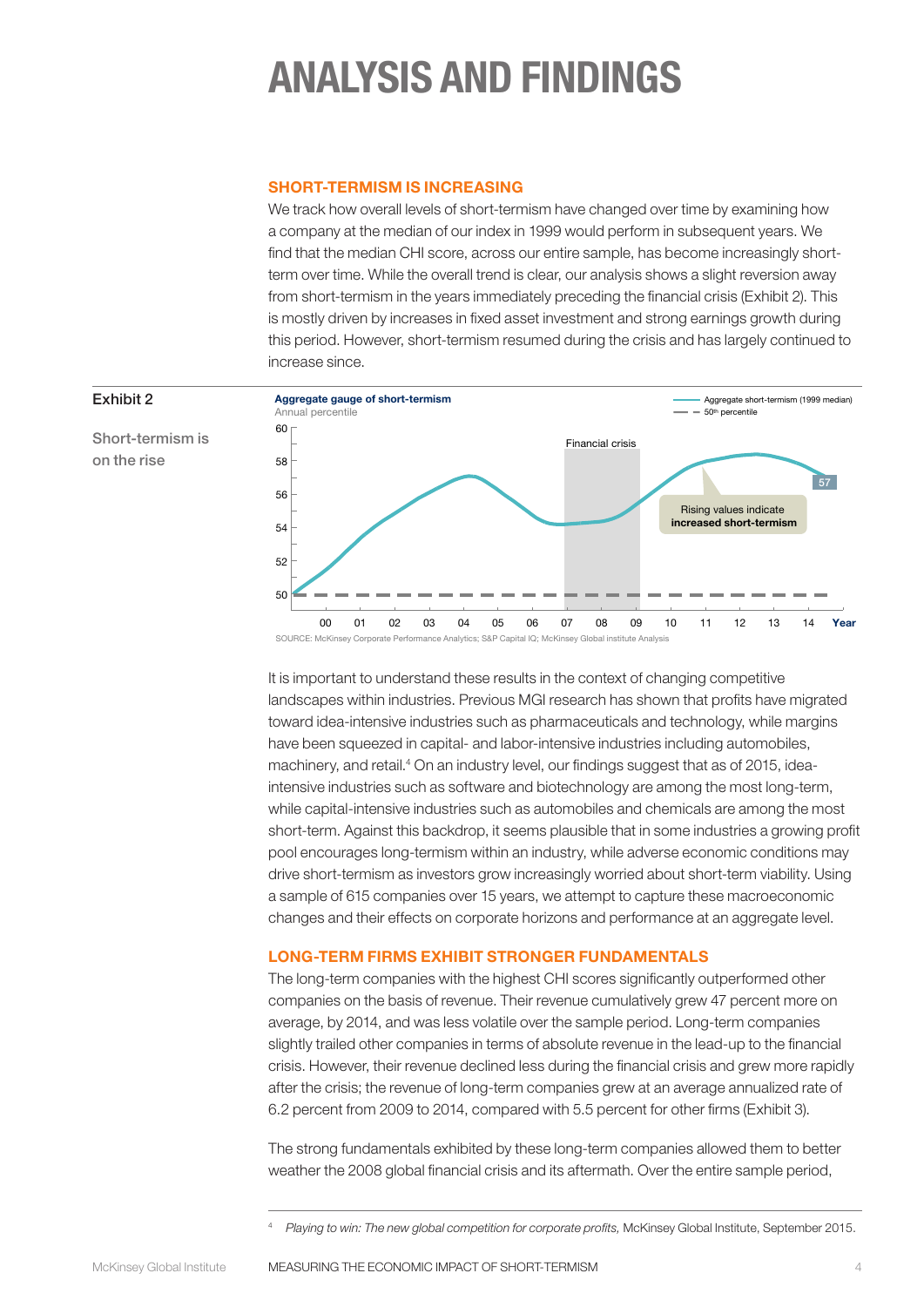

SOURCE: McKinsey Corporate Performance Analytics; S&P Capital IQ; McKinsey Global institute Analysis

long-term companies had less volatile revenue than others, with a standard deviation of average revenue growth of 5.6 percent compared with 7.6 percent for other firms.

Long-term companies experienced higher earnings growth than other firms and, as with revenue, these earnings declined less than the earnings of other companies during the financial crisis. Long-term companies' earnings also rebounded much more quickly after the crisis. By the end of the 14-year period, their earnings cumulatively grew 36 percent more on average than other firms.

The outperformance of long-term companies on the fundamentals of value creation becomes even more pronounced when measured in terms of economic profit, a more direct way to assess the total value created by a company. Economic profit represents a company's profit after subtracting a charge representing the opportunity cost of the capital the firm has invested (working capital, fixed assets, goodwill). The capital charge equals the amount of invested capital times the return that shareholders expect to earn from investing in companies with similar risk (that is, the opportunity cost of investing that capital elsewhere). Economic profit thus measures not only a company's profitability but also how effective it is at using its capital to grow the business by allocating to the best available opportunities relative to other options. Consider, for example, Company A, which earns \$100 of after-tax operating profit, has an 8% cost of capital and \$800 of invested capital. In this case its capital charge is \$800 times 8%, or \$64. Subtracting the capital charge from profits (\$100 minus 64) gives \$36 of economic profit. A company is creating value when its economic profit is positive and destroying value if its economic profit is negative.

Long-term companies delivered higher levels of economic profit over the sample period, generating 81 percent higher annual economic profit in absolute terms by 2014, on average. This finding indicates that the higher revenue and earnings exhibited by long-term firms is

Exhibit 3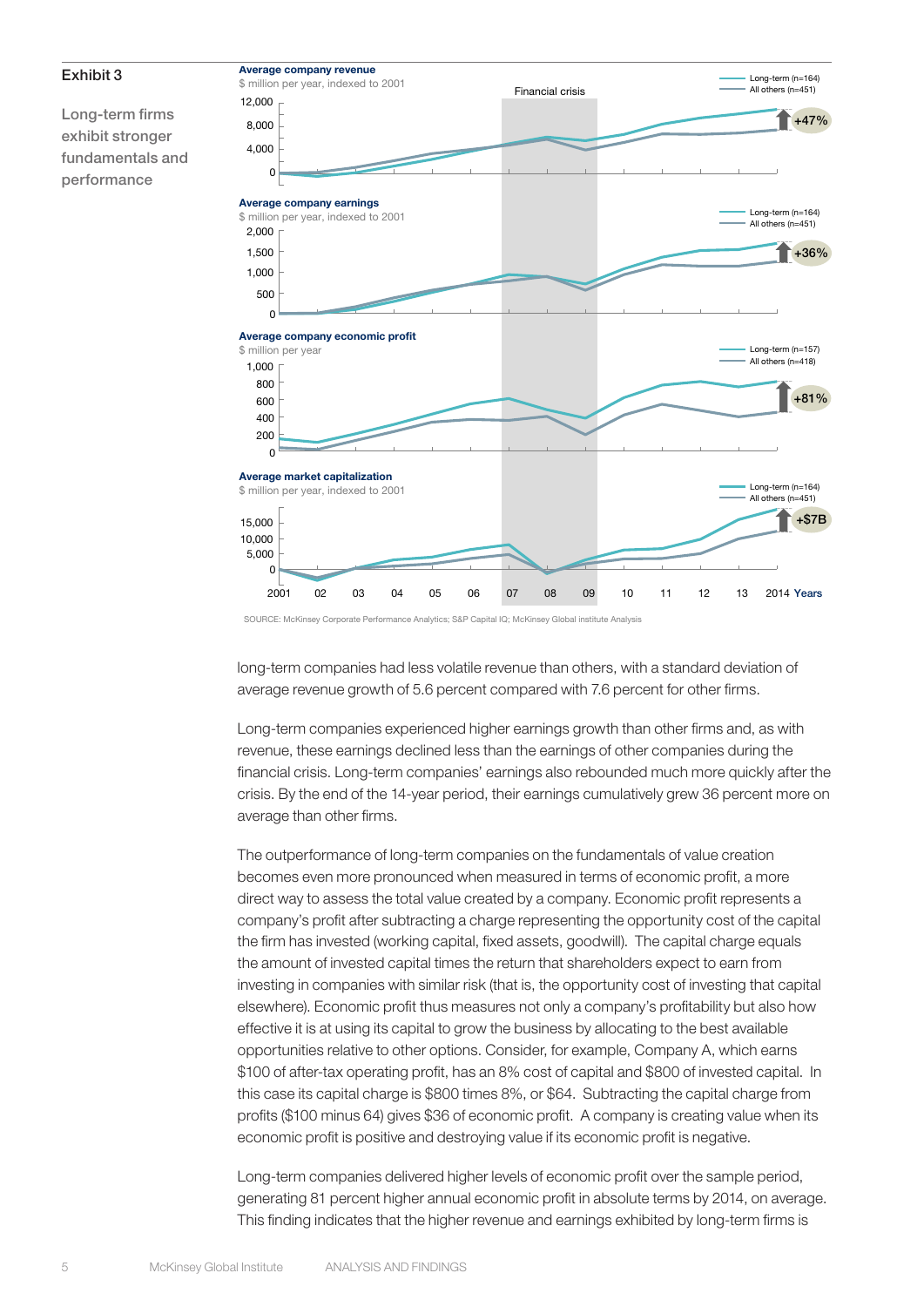no fluke—these companies delivered more value than other companies. Perhaps more important, this value did not materialize overnight. Although long-term firms had higher average economic profit over the whole sample, the gap widened over time as long-term plans came to fruition.5

#### LONG-TERM COMPANIES DELIVER SUPERIOR FINANCIAL PERFORMANCE

The increased value delivered by long-term firms in terms of revenue, earnings, and economic profit translated into higher market capitalization: long-term firms added \$7 billion more in market capitalization on average than other firms between 2001 and 2014.

However, long-term firms were penalized during the financial crisis with larger decreases in market capitalization than other firms: they experienced peak-to-trough declines of 38 percent vs. 34 percent declines for others. However, in the post-crisis period, the market capitalization of long-term firms increased by two percentage points more per year on average than other firms, delivering an additional \$7 billion of market capitalization from trough to peak on average.

If all other firms had appreciated at the same rate as long-term firms, US public equity markets could have added more than \$1 trillion in incremental asset value from 2001 to 2014, increasing total US market capitalization by roughly 4 percent. This forgone value would have been enough to eliminate a substantial portion of the total funding gap among US public pensions that are among the largest shareholders of these companies.<sup>6</sup>

Over the sample period, long-term firms also delivered greater total returns to shareholders (TRS) than other companies. Examining the quartile distribution of TRS for companies relative to industry peers, we find that long-term firms are approximately 50 percent more likely to be in in the top decile and top quartile for total shareholder returns in their industry than other companies and approximately 10 percent less likely to have total shareholder returns below their industry median. Long-term companies representing 27 percent of the total sample capture a disproportionate 44 percent of the growth in total returns to shareholders from 2001-2014.

Moreover, in the industry groups that delivered above-average shareholder returns during this 14-year period, long-term companies captured an even greater share of the total returns (47 percent) while representing an even smaller percentage of the sample (26 percent). Even in the industries with below-average shareholder returns, long-term companies captured a greater percentage of the total returns than would be expected given their share of the sample.

#### LONG-TERM COMPANIES CONTINUE TO INVEST IN DIFFICULT TIMES

The ability of the long-term companies to deliver more consistent and higher revenue growth and, ultimately, higher earnings relative to other firms, even during the financial crisis, suggests that these companies maintained consistent and sustainable sources of growth, key goals of long-term planning. R&D expenditures offer one way to measure the degree to which a company implements long-term planning—both in identifying products or technology that could give the company an edge in the future, and in then committing resources to bring them to life. Consistent with this hypothesis, long-term companies invested significantly more in R&D on average than other companies over 14 years, amounting to almost 50 percent greater average annual R&D spending by 2014.

<sup>&</sup>lt;sup>5</sup> Not all companies in our sample consistently reported the components needed to calculate economic profit over the full sample. Thus, the number of companies included in the analysis of economic profit is smaller than for other outcome variables.

<sup>6</sup> For a discussion of the pension gap, see *Diminishing returns: Why investors may need to lower their expectations,* McKinsey Global Institute, May 2016; Attracta Mooney, "US faces disastrous \$3.4tn pension funding hole," *Financial Times*, April 10, 2016.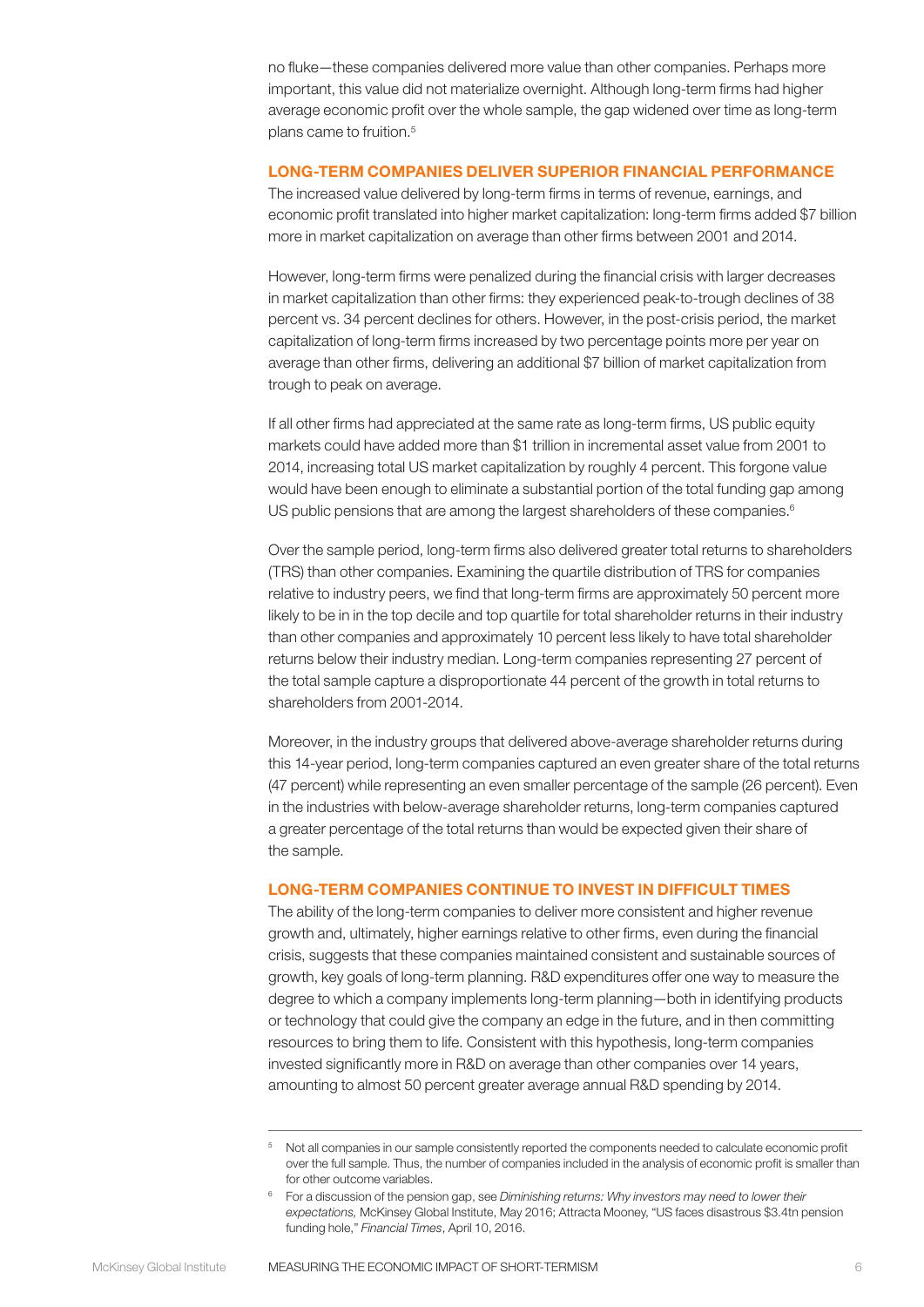This trend was particularly pronounced during the financial crisis, during which long-term companies continued to invest while others cut R&D spending: from 2007 to 2014, R&D spending for long-term companies grew at an annualized rate of 8.5 percent vs. 3.7 percent for other companies. This finding provides an intuitive explanation for the outsized revenue and earnings growth these companies experienced after the financial crisis: they invested in future growth when others failed to do so, and they were rewarded for it.<sup>7</sup>

#### LONG-TERM COMPANIES ADD MORE TO ECONOMIC OUTPUT AND GROWTH

As long-term companies have captured large shares of US corporate growth and delivered outsized returns to shareholders, they have also hired millions of workers to fuel their growth. Between 2001 and 2015, long-term companies added more jobs to the economy than other firms, with this disparity growing sharply in both the lead-up to the financial crisis and in the recovery period afterward. By 2015, long-term companies had created nearly 12,000 more jobs on average than other companies since 2001 (Exhibit 4). Extrapolating from this difference, US companies would have added roughly eight million more jobs from 2001 to 2015 if the entire market were long term, translating into over five million more jobs in the United States, after controlling for the share of likely job creation overseas. a lo Orlitou Otatoo, t

#### Exhibit 4

Long-term companies contribute more to employment and economic output than other firms



SOURCE: McKinsey Corporate Performance Analytics; S&P Capital IQ; McKinsey Global institute Analysis

Based on these estimates of job creation, the potential value that could have been unlocked had all US publicly listed companies taken a long-term orientation exceeded \$1 trillion over the past ten years, or 0.8% of GDP per year on average.<sup>8</sup> Assuming the rates of job creation for long-term companies and all other companies observed from 2001 to 2015 continue over the next decade, the average differential would grow to about 25,000 jobs by 2025, amounting to \$2.7 trillion (in 2015 dollars) in additional GDP growth if all companies perform as well as the long-term firms over the next decade, or over \$350 billion per year by 2025.

Whether the economy would have the capacity to create and fill these jobs depends on many factors, but there should be little doubt that if those five million additional workers had entered the workforce, the US could easily have absorbed them. The key is to remember that the fall in unemployment since the crisis was paralleled by a large drop in overall labor force participation rates, as discouraged workers stopped looking for jobs and dropped out of the statistics. Assuming the 66 percent labor force participation rate in 2007 persisted to 2015 (versus falling, as it did, to 62.5 percent), there would have been about 16 million unemployed in the US and not the 8 million we officially counted that year.<sup>9</sup> In other words, more long-term oriented companies creating more jobs would have been likely to find willing workers among this larger pool of the long-term unemployed who otherwise simply gave up.

<sup>&</sup>lt;sup>7</sup> Not all companies in our sample consistently reported R&D expenditures over the full sample. Thus, the number of companies included in the analysis of R&D is smaller than for other outcome variables.

<sup>&</sup>lt;sup>8</sup> Estimate assumes the differential in job creation observed in the sample (which accounts for roughly 65 percent of US public market capitalization) applies to the entire universe of US public companies and controls for overseas job creation by US companies.

<sup>&</sup>lt;sup>9</sup> US Bureau of Labor Statistics.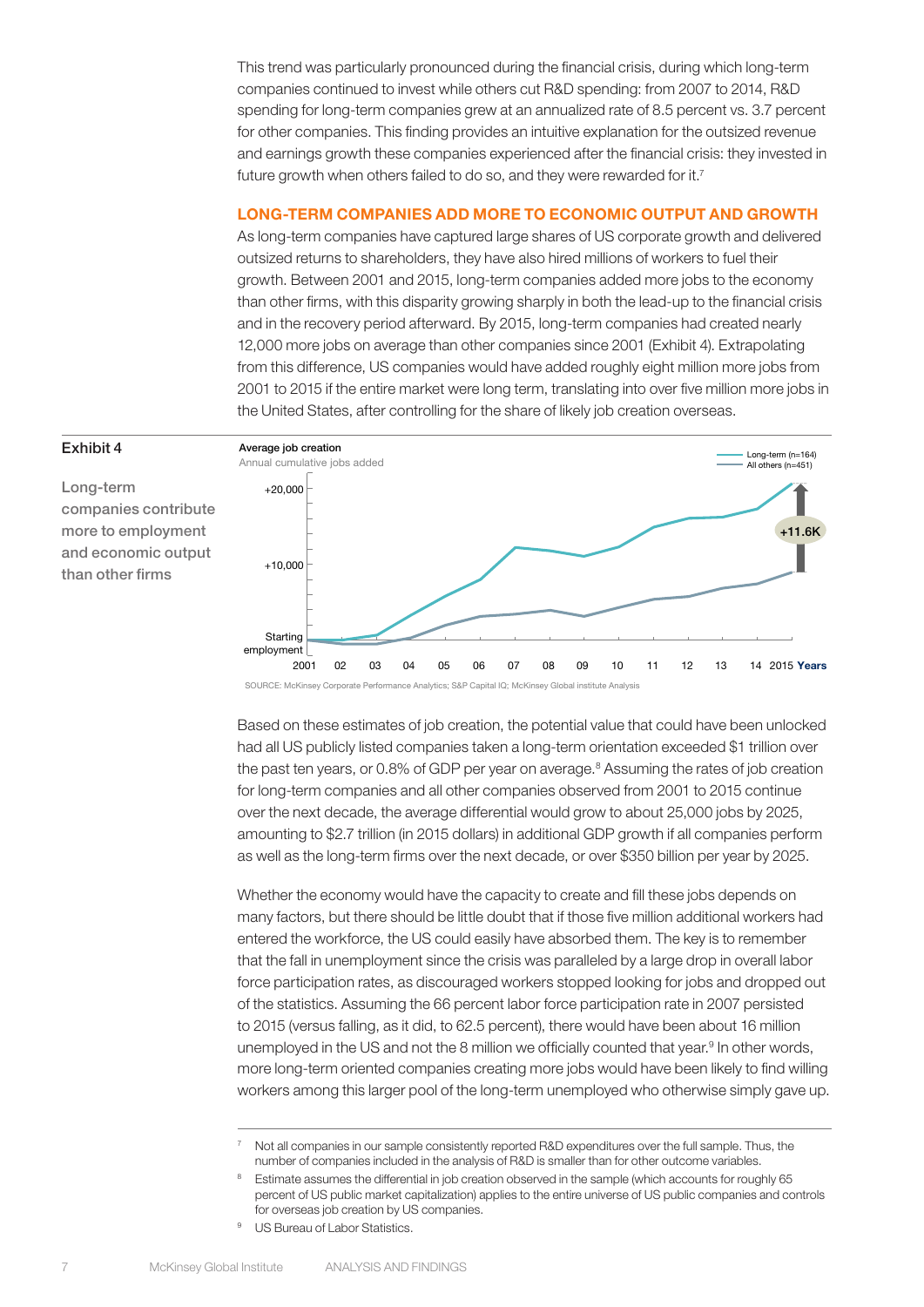# AGENDA FOR FURTHER RESEARCH

This discussion document is just a first step toward understanding the scope and magnitude of corporate short-termism. We know from surveys and academic work that this issue is not confined to the United States, our focus in this document, and that its sources are too complex to unravel without deeper analysis. The next step is to advance this work by continuing to test our understanding of short-termism, its costs, and potential solutions. Questions still in need of research include:

- **Company-level drivers:** Is it possible to identify predictors of short-termism at a company level, and if so, what are they? Can these drivers be used to identify interventions to reduce short-termism?
- Industry and sector differences: To the extent that short-termism differs between sectors and industries, what differentiates long-term sectors and industries from others? Are the differences driven by broad, secular trends or are they within the control of companies, governments, or investors?
- **Ownership structure drivers:** Are the effects and extent of short-termism different among private companies? What can public companies learn from the ways private companies approach long-term planning? Among public companies, are there differences between those that are narrowly owned vs. broadly owned, and those more or less represented by different investor types?
- Additional geographies: What are the costs of short-termism in other markets? Do the same relationships between short-termism and financial performance and economic growth hold, and what distinguishes markets where results differ?
- Secular stagnation: Is corporate short-termism linked to secular stagnation, in particular as a source of low investment rates? Is it possible that tackling shorttermism can help resolve the tension between low investment and growth and high corporate profits?
- **Productivity:** Is corporate short-termism linked to declining productivity growth? Is it the case that short-term companies, and markets where they are concentrated, are less productive due to short-term firm-level decisions?

\* \* \*

This discussion document constitutes a first effort to measure short-termism systematically at a company level, assess how it has changed over time, and quantify its effects on corporate financial performance and macroeconomic growth. Our findings—that shorttermism is rising, that it harms corporate performance, and that it has cost millions of jobs and trillions in GDP growth—are sobering. Companies and governments should begin to take proactive steps to overcome short-term pressure and focus on long-term value. The economic success of their companies and their countries depends on it. Corporate shorttermism will remain a topic for future research by the McKinsey Global Institute. We welcome any reactions to this discussion document and look forward to feedback and suggestions on our work.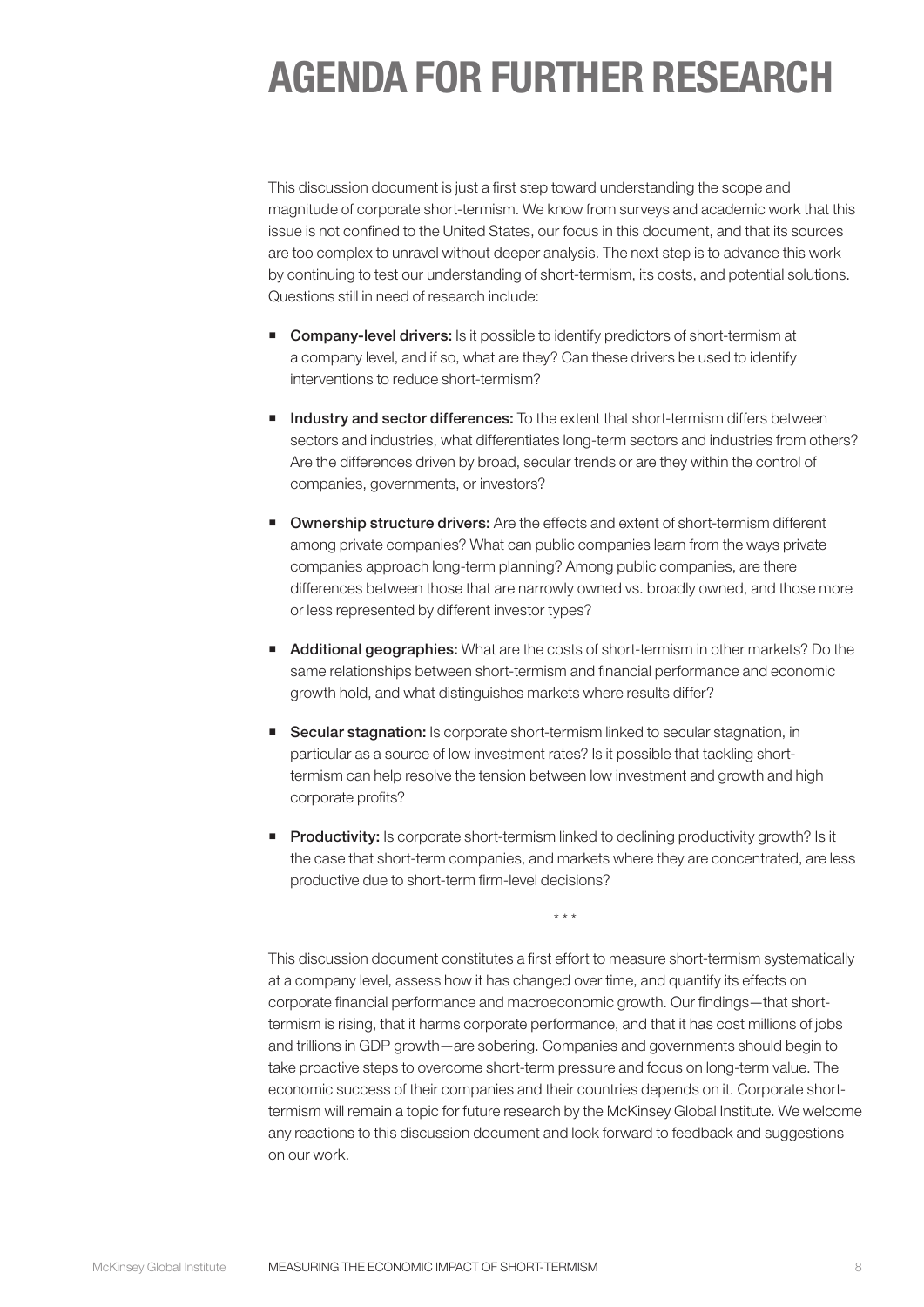# A NOTE ON METHODOLOGY

To assess the role of short-termism in driving financial performance and economic outcomes, we identified a set of long-term companies within our sample. This group includes those that are consistently long term (those with CHI scores above their industry median for at least 12 of 15 sample years) or that clearly switch from being short-term in the first half of the sample to being long-term in the second half (those with CHI scores above their industry median in three years more in the second half of the sample than the first). This approach was designed to capture both companies always subject to the differences offered by a long-term outlook and those that experienced the "natural experiment" of changing their outlook during the sample period. Based on this methodology, approximately 27 percent of the sample was classified as long-term companies and compared to the remaining companies in the data set.10

To ensure valid results and avoid any bias in our sample and long-term group construction, we conducted several robustness tests:

- All indicators were calculated with rolling three-year averages (that is, each single year score incorporates three years of data) to prevent extreme outlier years from skewing the results.
- All companies were scored on the CHI relative to industry peers and treated as "long term" or "short term" in a given year based on whether they were above or below their industry median for that year.
- Where necessary, indicators were scaled by company size (for example, by revenue) to eliminate any size bias.
- $\blacksquare$  R<sup>2</sup> decomposition and analysis of variance (ANOVA) were conducted to ensure that all five indicators provide unique information and truly work as an index of corporate horizon and that no one factor dominates the results.

After constructing the "long-term" group, we assessed the industry representation of each group to avoid any bias due to industry skew.11

Along with our caveat that we have constructed a descriptive analysis rather than an econometric one, it should also be noted that the construction of the CHI makes no attempt to assign different weights to the five factors comprising it. We began with no ex ante hypotheses for the relative power of our indicators in predicting short- or long-termism. Instead, we treated each of them as a likely predictor and constructed an index that weights each of them equally to paint a picture of each firm in the sample over a series of years. The index relies on ordinal rankings of firms on each indicator (relative to their industry peers) to form a composite score for each company for each year of sample data. Performance on each indicator is thus normalized and does not communicate anything about the distribution of outcomes for each individual indicator.

<sup>&</sup>lt;sup>10</sup> After construction, the two samples were tested to avoid size or industry bias in the results. In both cases, the samples showed no major bias that would jeopardize the integrity of the findings.

<sup>11</sup> Between the "long-term" group and all remaining companies, 20 of the 26 industry groups in our sample have nearly identical representation within the two groups (differences in proportional representation of 1 percent or less), and only one industry has a difference in proportional representation of more than 3 percent.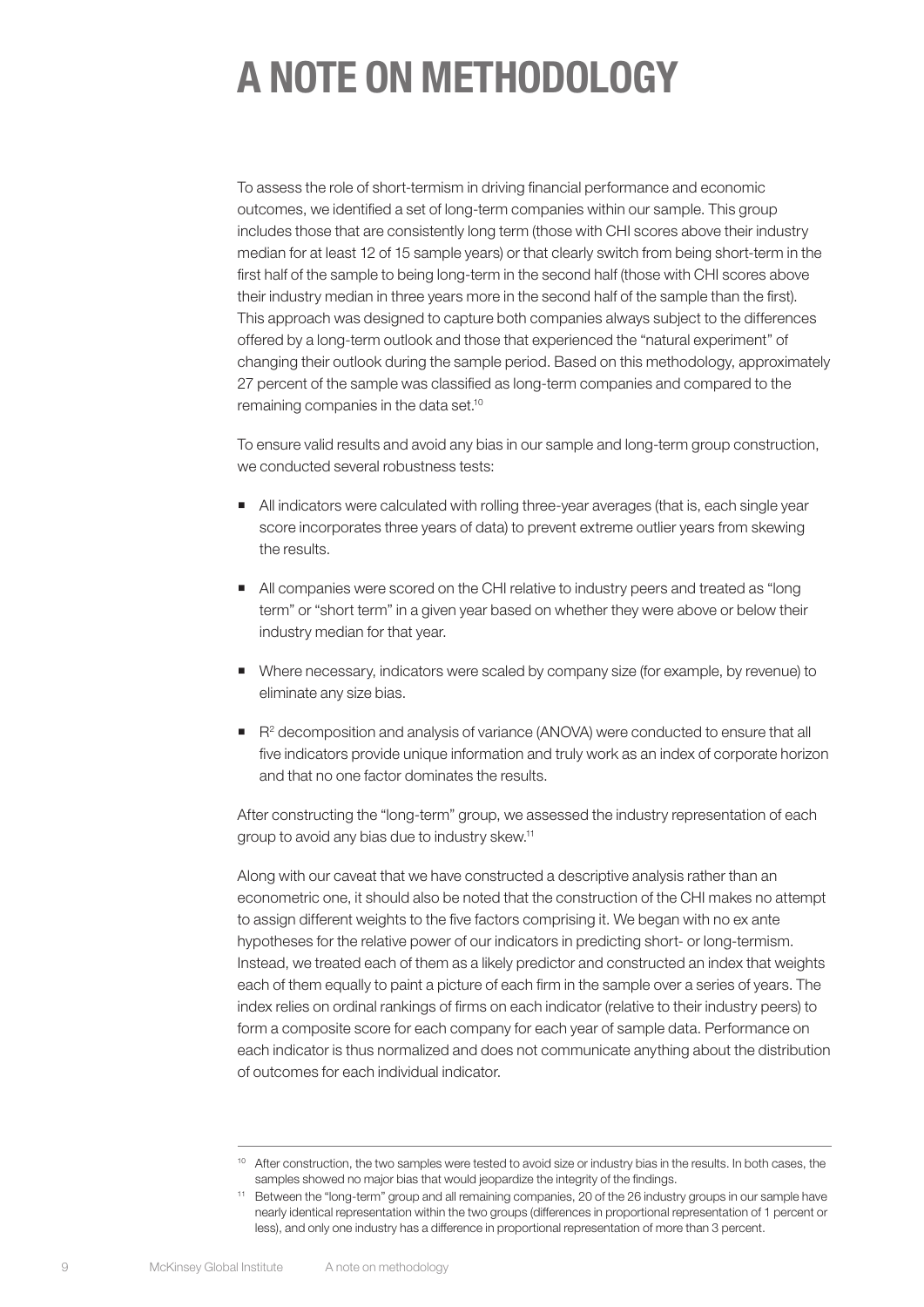# ACKNOWLEDGMENTS

This discussion document draws on the body of existing and ongoing research at MGI, including projects on global competition, productivity, and secular stagnation, to inform our understanding of the macroeconomic trends underlying observed short-termism.

We would particularly like to thank Jack McGinn for his outstanding analytical contributions to this research and Ezra Greenberg, a McKinsey Senior Expert, Sarah Williamson, CEO of FCLT Global, and Jonathan Bailey, Director of Research for FCLT Global, for their input and guidance throughout this project. We would also like to thank McKinsey's Corporate Performance Analytics team, in particular Angela Zhang and Smriti Jain, and Sree Ramaswamy, an MGI partner. This document was edited and produced by MGI senior editor Peter Gumbel, and McKinsey's US Design Center.

This draft benefited from the advice of many experts in academia and industry. Our particular thanks go to George Serafeim, Jakurski Family Associate Professor of Business Administration at Harvard Business School; Stephen J. Terry, Assistant Professor of Economics at Boston University; and Martin Baily, Bernard L. Schwartz Chair in Economic Policy Development and senior fellow and director of the Business and Public Policy Initiative at the Brookings Institution.

We are grateful for all of the input we have received, but the final document is ours and any errors are our own.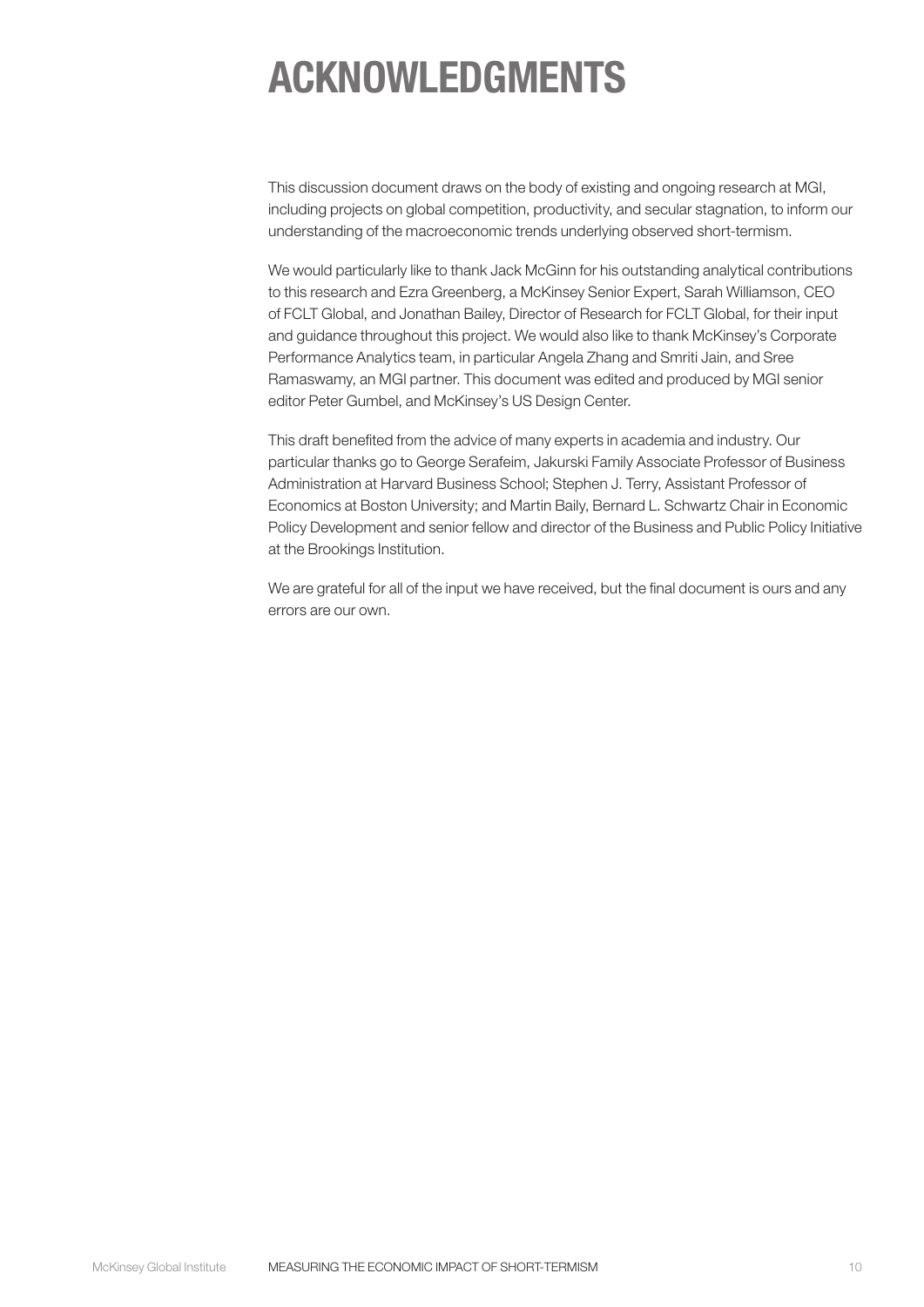### FURTHER READING

Asker, John, Joan Farre-Mensa, and Alexander Ljungqvist, "Corporate investment and stock market listing: A puzzle?" *Review of Financial Studies,* volume 28, number 2, February 2015.

Barton, Dominic, Jonathan Bailey, and Joshua Zoffer, *Rising to the challenge of shorttermism,* FCLT Global, September 2016, available for download at http://www.fcltglobal. org/docs/default-source/default-document-library/fclt-global-rising-to-the-challenge. pdf?sfvrsn=0.

Bhojraj, Sanjeev, Paul Hribar, Marc Picconi, and John McInnis, "Making sense of cents: An examination of firms that marginally miss or beat analyst forecasts," *Journal of Finance,*  volume 64, number 5, October 2009.

Brochet, Francois, Maria Loumioti, and George Serafeim, "Speaking of the short term: Disclosure horizon and managerial myopia," *Review of Accounting Studies,* volume 20, number 3, September 2015.

Flammer, Caroline, and Pratima Bansal, *Does a long-term orientation create value? Evidence from a regression discontinuity,* SSRN, September 2016.

Focusing Capital on the Long Term, *Long-term portfolio guide: Reorienting portfolio strategies and investment management to focus capital on the long term,* March 2015, available for download at http://www.fcltglobal.org/docs/default-source/default-documentlibrary/fclt\_long-term-portfolio-guide-(investing-for-the-future).pdf?sfvrsn=2).

Focusing Capital on the Long Term, *Straight talk for the long term: An in-depth look at improving the investor-corporate dialogue,* March 2015, available for download at http:// www.fcltglobal.org/docs/default-source/default-document-library/straight-talk\_in-depth\_ vfo3363494db5326c50be1cff0000423a91.pdf?sfvrsn=0.

Galston, William, and Elaine Kamarck, *More builders and fewer traders: A growth strategy for the American economy,* Brookings Institution, June 2015.

Gutiérrez, Germán, and Thomas Philippon, *Investment-less growth: An empirical investigation,* NBER working paper number 22897, December 2016.

Kaplan, Steve, "American companies are thinking long-term," *Chicago Booth Review,*  November 2016.

Sampson, Rachelle, and Yuan Shi, *Evidence and implications of short-termism in US public capital markets: 1980–2013,* SSRN, July 2016.

Terry, Stephen, *The macro impact of short-termism*, Stanford Institute for Economic Policy Research working paper number 15-022, June 2015.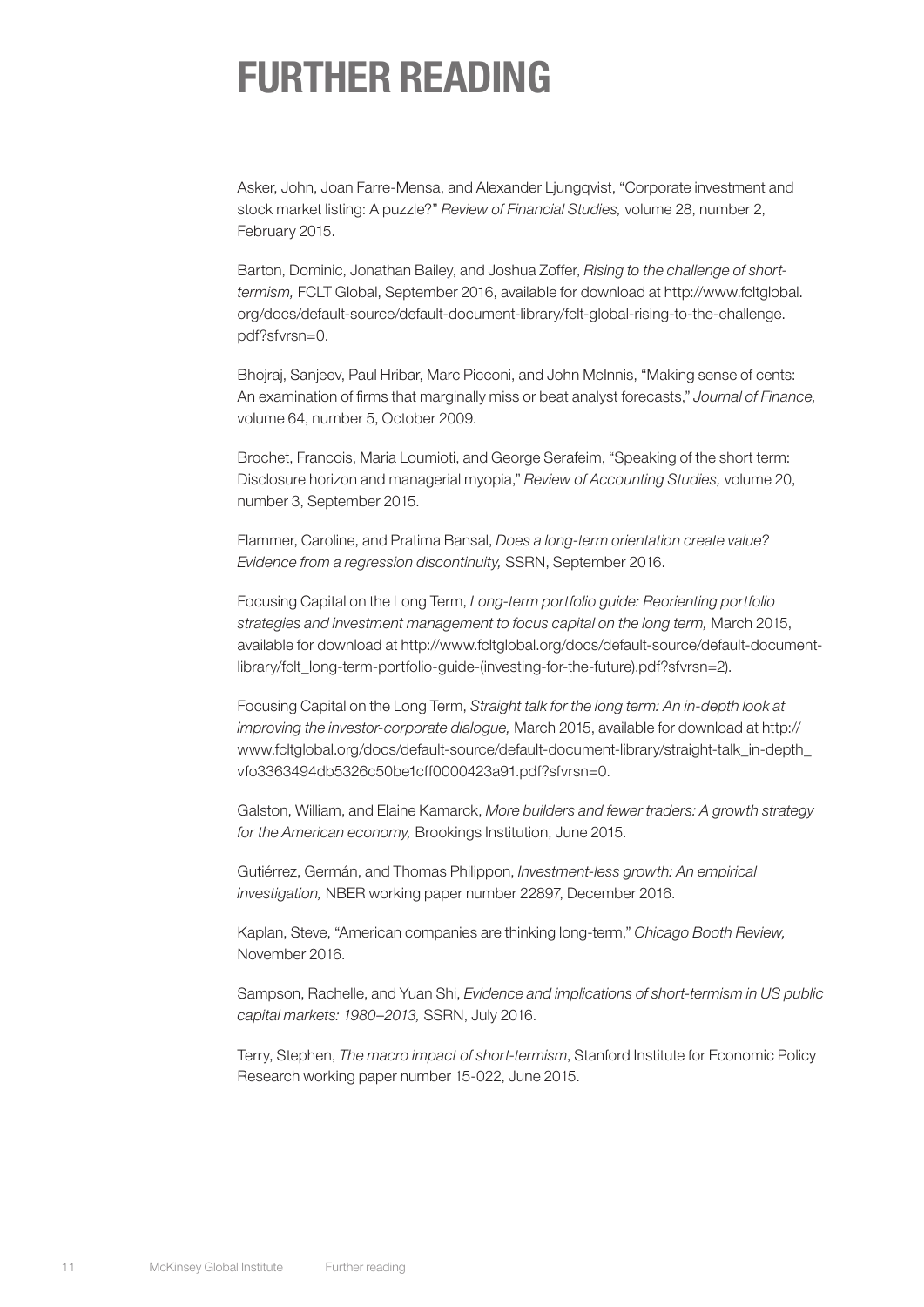#### FCLT GLOBAL

FCLT Global is a not-for-profit organization dedicated to developing practical tools and approaches that encourage long-term behaviors in business and investment decision making.

FCLT takes an active and practical approach to achieving its goals by conducting research, convening business leaders, developing educational resources and actionable recommendations, and generating broad awareness of ways in which a longer-term focus can increase innovation, economic growth, and future savings.

FCLT began in 2013 as an initiative of the Canada Pension Plan Investment Board and McKinsey & Company, which, together with BlackRock, Dow Chemical Company, and Tata Sons, founded FCLT Global in July 2016. In addition to founding members, FCLT Global involves other member organizations from across the investment value chain, including asset owners, asset managers, and corporations, that are committed to achieving long-term actions that benefit businesses, markets, and society more broadly.

FCLT Global has published a series of guides with practical, evidence-based advice for market participants across the investment value chain. These include the *Long-Term Portfolio Guide: Reorienting portfolio strategies and investment management to focus capital on the long term* with advice on how asset owners can reorient their portfolio strategies and investment management to focus capital on the long term. It also includes *Straight Talk for the Long Term: An in-depth look at improving the investor-corporate dialogue* with advice for corporate leaders on how to lay out a long-term strategy and improve investor-corporate dialogue.

For more information, please visit www.fcltglobal.org.